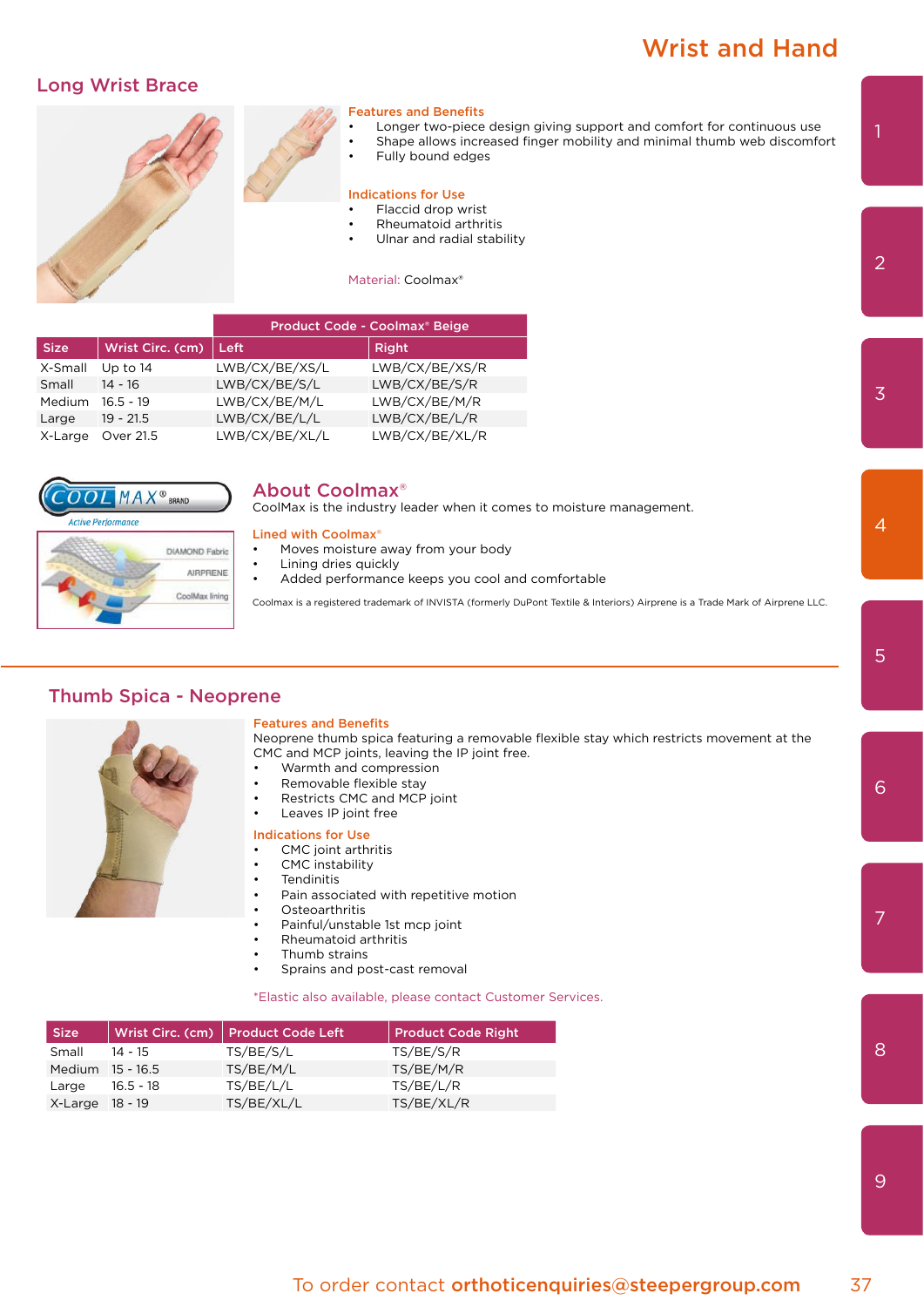# Wrist and Thumb Spica - Neoprene

 $\overline{2}$ 

#### eatures and Benefits

- Restricted wrist and thumb motion without limiting finger motion
- Easy fit and comfortable
- Lightweight and padded
- Contours to the anatomy of the wrist and thumb
- Breathable material
- Hook and loop fastening

#### Indications for Use

- Gamekeeper's thumb
- Post-cast healing
- Soft tissue injuries
- Selective scaphoid injuries

Material: Neoprene (breathable)

| <b>Size</b>     |           | Wrist Circ. (cm)   Product Code Left | <b>Product Code Right</b> |
|-----------------|-----------|--------------------------------------|---------------------------|
| Small           | $15 - 18$ | WTS/S/L                              | WTS/S/R                   |
| Medium 18 - 20  |           | WTS/M/L                              | WTS/M/R                   |
| Large           | $20 - 23$ | WTS/L/L                              | WTS/L/R                   |
| X-Large 23 - 25 |           | WTS/XL/L                             | WTS/XL/R                  |

# Wrist and Thumb Spica

#### Features and Benefits

- Two-piece dual compression with malleable aluminium thumb splint to hold thumb in abduction
- 5cm wide elasticated strap

# Indications for Use

- **Osteoarthritis**
- Painful/unstable 1st mcp joint
- Rheumatoid arthritis

Material: Neoprene

| <b>Size</b>      |                   | Wrist Circ. (cm) Product Code Left | <b>Product Code Right</b> |
|------------------|-------------------|------------------------------------|---------------------------|
| X-Small          | $10 - 12.5$       | WTB/CX/BE/XS/L                     | WTB/CX/BE/XS/R            |
| Small            | $12.5 - 15$       | WTB/CX/BE/S/L                      | WTB/CX/BE/S/R             |
| Medium 15 - 17.5 |                   | WTB/CX/BE/M/L                      | WTB/CX/BE/M/R             |
| Large            | $17.5 - 20$       | WTB/CX/BE/L/L                      | WTB/CX/BE/L/R             |
|                  | X-Large 20 - 22.5 | WTB/CX/BE/XL/L                     | WTB/CX/BE/XL/R            |

# Polypropylene Thumb Brace

#### Features and Benefits

Anatomically designed to provide comfortable and secure immobilisation of the thumb while preserving mobility of the other fingers and wrist.

#### Indications for Use

- DeQuervain's Syndrome
- Gamekeeper's thumb
- **Tendonitis**
- Thumb strains
- Sprains and post-cast removal

Manufactured from ultra-thin, rigid polyethylene with contact closure; includes two stockinette undersleeves.

| <b>Size</b>     |                    |         | Wrist Circ. (cm) Product Code Left   Product Code Right |
|-----------------|--------------------|---------|---------------------------------------------------------|
| Small           | 15.2 - 17.8        | 37-5001 | 37-5011                                                 |
|                 | Medium 17.8 - 20.3 | 37-5002 | 37-5012                                                 |
| Large           | 20.3 - 23          | 37-5003 | 37-5013                                                 |
| X-Large 23 - 25 |                    | 37-5004 | 37-5014                                                 |

8

7

6

9

3